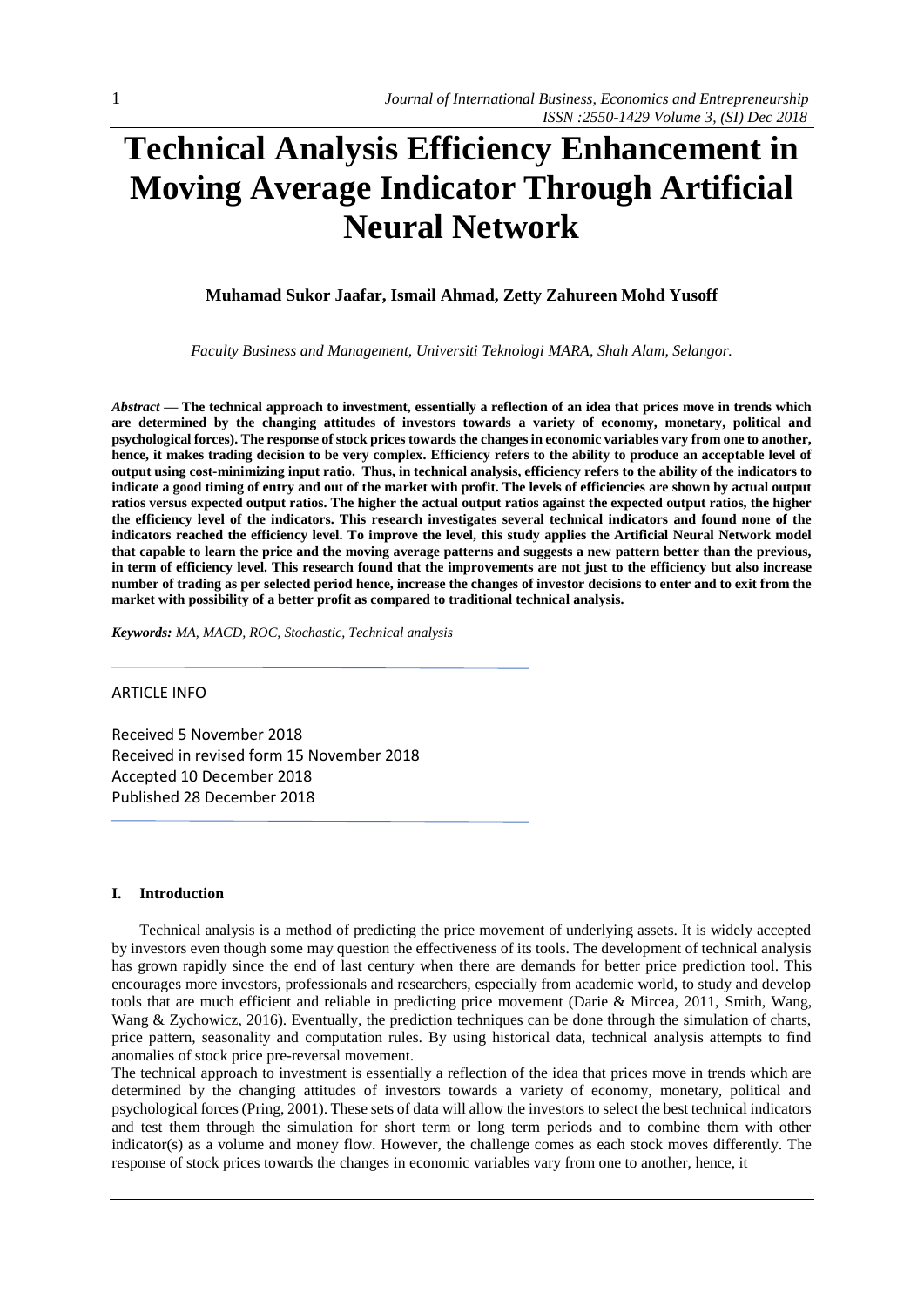make price prediction to be very complex (Darie et. al*.,* 2011). This is where the enthusiasm of the researcher comes to beat the challenge of the difficulties with the introduction of much advanced model.

Currently, technical analysis software comes with a long list of indicators that helps investors to identify trend changes at an early stage and make best buying or selling decisions. Metastock software for instance, offers more than 150 different technical indicators including Moving Average (MA), Moving Average Convergence Divergence (MACD), Relative Strength Index (RSI), Rate of Change (ROC) and Stochastic which employed by most of the technical analyst. Technical analysis software equips the investors with the ability to predict the next movement of the share prices. However, there is no guarantee that the investor can eliminate the risk of loss. In the case where the wrong signal has been given, or the investor wrongly interprets the signal, the risk might go higher. In fact, statistically significant loss appeared for the sell signal that may be attributed to the predictability involved in the volatility (Caginalp & Laurent, 1998). Meanwhile, one thing needs to be understood, none of the indicators will be accepted by experts if they cannot work efficiently.

Efficiency refers to the ability to produce an acceptable level of output using cost-minimizing input ratios (Farrel, 1957). Thus, in technical analysis, efficiency refers to the ability of the indicators to indicate a good timing of entry and out of the market with profit. The levels of efficiencies are shown by actual output ratios versus expected output ratios (Shao & Lin, 2001). The higher the actual output ratios against the expected output ratios, the higher the efficiency level of the indicators.

# **II. Background of the study**

Technical analysis is price forecasting tools using series of share prices which are then plotted in a graph. The price will then be calculated through several statistical models to create indicator lines. These lines help the investors to forecast the next movement of share price. The models were developed using the mixture of human, politic and economical events, hence the line created promise a good indication of demand and supply. According to Chan (2006), the underlying basis for technical analysis is that price not only reflects all the information about the asset, but also reflects the opinion of all market participants regarding that information (Chan, 2006). The information and market opinion reflected by the prices will result in recurring price patterns that provide clues to future price movement. Theoretically, technical analysis aims to predict the trend of stock prices using past data of price and volume, but how far the improvement of predictability made by technical indicators is still an open question (David & Robert, 1990). It is explained that technical analysis does not provide predictions of the future price, but it only predicts the sign of price changes whether the price is going to be uptrend or downtrend, yet it is sufficient to make net trading profits when the sign prediction is frequently correct.

Technical analysis greatly depends on strong empirical regularities (Liu & Lee, 1997). Empirical regularities do not always repeat in the same manner as the concept of *citeris paribus* is not applicable to the event which has a long list of influencing factors. The behaviours of stock prices vary from one security to another. The model may perfectly work on certain security but fail on the other security. . Hence, the inability of the previous models to integrate the linear and non-linear relationship haphazard the supremacy of technical analysis in the investment decision making.

Artificial Neural Network (ANN), on the other hand, is a collection of interconnected processing elements. The advantage of neural network lies on the ability to represent both linear and non-linear relationships and the ability to learn these relationships directly from the date being modelled. It is a nonparametric regression model with the capability to capture any phenomena, to any degree of accuracy (depending on the adequacy of the data and the power of predictor of technical analysis used) without prior knowledge of the phenomena. ANN is a powerful method for capturing complex phenomena, but their use requires a paradigm shift, from exploratory analysis of the data to exploratory analysis of the model (Kevin and Paul, 2007).

By following the traditional technical rules which have been proven effective over time, investor could perceive market buy and sell signals (Brock, Lakanshok & LeBaron, 1992). However, most chartists believed that the market is 10 percent logical and 90 percent psychological (Malkiel, 1999). Furthermore, models in technical analysis were developed through the observation of foreign data, the psychological thinking of investor in buying and selling stock particularly in developed market may differ from emerging market within Malaysia without exception. Therefore, there is the need to investigate and improve the efficiency of technical analysis in Malaysia market.

Previously, ANN has been used separately and serves as a second model in order to increase the predictive power. None of the researchers had combined both technical and ANN models and come up with a new hybrid model that increases the level of efficiency. Since volatility in technical analysis is random and non-linear,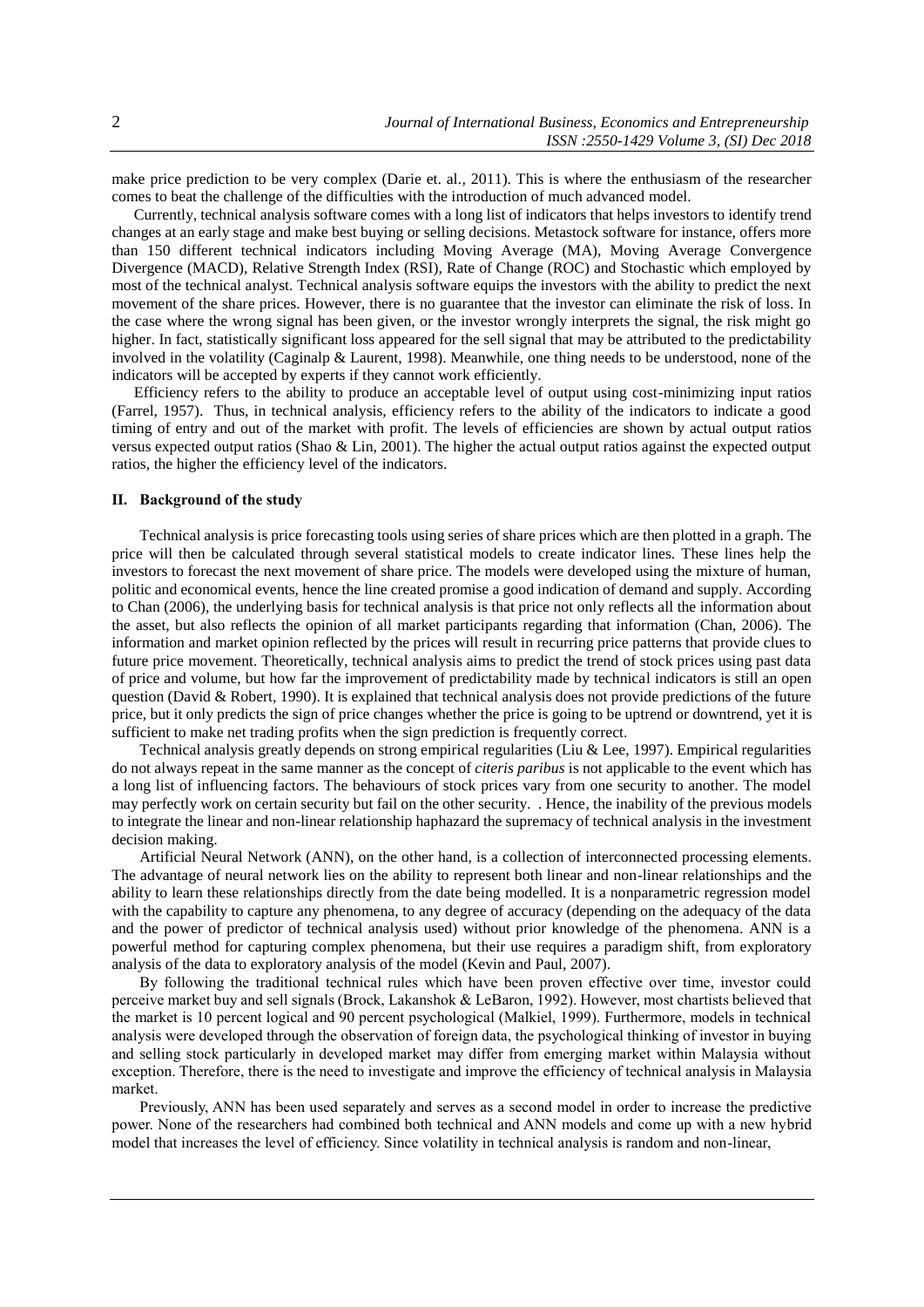while ANN can process both linear and non-linear data, combination of both models could be run simultaneously. This posted a question whether a new technical-neural model would significantly increase the return efficiency of the traditional technical analysis in Malaysia market. It is expected that by merging both technical and ANN models, the level of efficiency and reliability will be upgraded. Ultimately, the knowledge in this approach will help technical analysts, fund managers as well as individual investors to construct a good timing of entry and out from the market with better return from their previous investments.

This research employed artificial neural network model to enhance the effectiveness of the technical analysis indicators in creating the stock market signal. The motivation behind this technique is its ability to identify changes in trends at an early stage, and to maintain an investment strategy until the weight of the evidence indicates that the trend has reversed, either at peak or at trough. This enables investors to set a good timing of buying and selling at technically much lower risk. Thus, the main objective of this study is to explore whether the technical indicators, using artificial neural network can increase the efficiency in giving the best return in each of the trading circle. The finding is expected to provide effective technical rules to analysts, fund managers as well as to individual investors in order to structure their technical indicators to the best economic signals.

Specifically, the objectives of this study are:

- I. To develop a model combining both moving average indicator and artificial neural network.
- II. To increase the level of return efficiency using the technical neural model.

## **III. The efficiency of technical indicators**

The indicators are said to be efficient when the stock return is more than 90% of a maximum trough- peak buy and hold strategy (Bauer & Dahlquist, 1999). Any of the stocks having returned below 90% are material to this study since it would provide sufficient room for improvement which is also an important objective of this study.

The formula to calculate the efficiency return is as follow:

$$
Efficiency = \frac{sellprice_t - buyprice_t}{highestpeak_T - lowesttrough_T} \times 100
$$
 (1)

Where;<br>Sell pricet  $=$  share prices of sell signals at *t* period Buy price<sub>t</sub>  $=$  share prices of buy signals at *t* period Highest peak<sub>*T*</sub>  $=$  highest peak at pre or post selling signal Lowest trough<sub>*T*</sub> = lowest trough at pre or post buying signal

Significant differences of technical efficiency in moving average indicator was tested through independent sample t-test. This answered the research hypothesis as well as the first theorem that the current efficiency of the moving average indicator should less than 90% of a maximum trough-peak buy and hold strategy. Table 2 shows efficiencies level in six different sectors before ANN was employed. All sectors show that efficiency level of moving average indicator below 90%.

#### **IV. Feed-forward Neural Network (FNN)**

FNN has been widely used in financial forecasting due to its ability to correctly classify and predict the dependent variable (Vellido, Lisboa & Vaughan, 1999). To run FNN, MATLAB R2010b software with Neural Network Toolbox was used. The process was divided into three different stages namely, training, validating and testing. The training data were collected from six different index sectors in Bursa Malaysia. About 70% of the data was used for training while 30% was for validating the target output. Each index was simulated separately. Fig. 1 illustrates the process.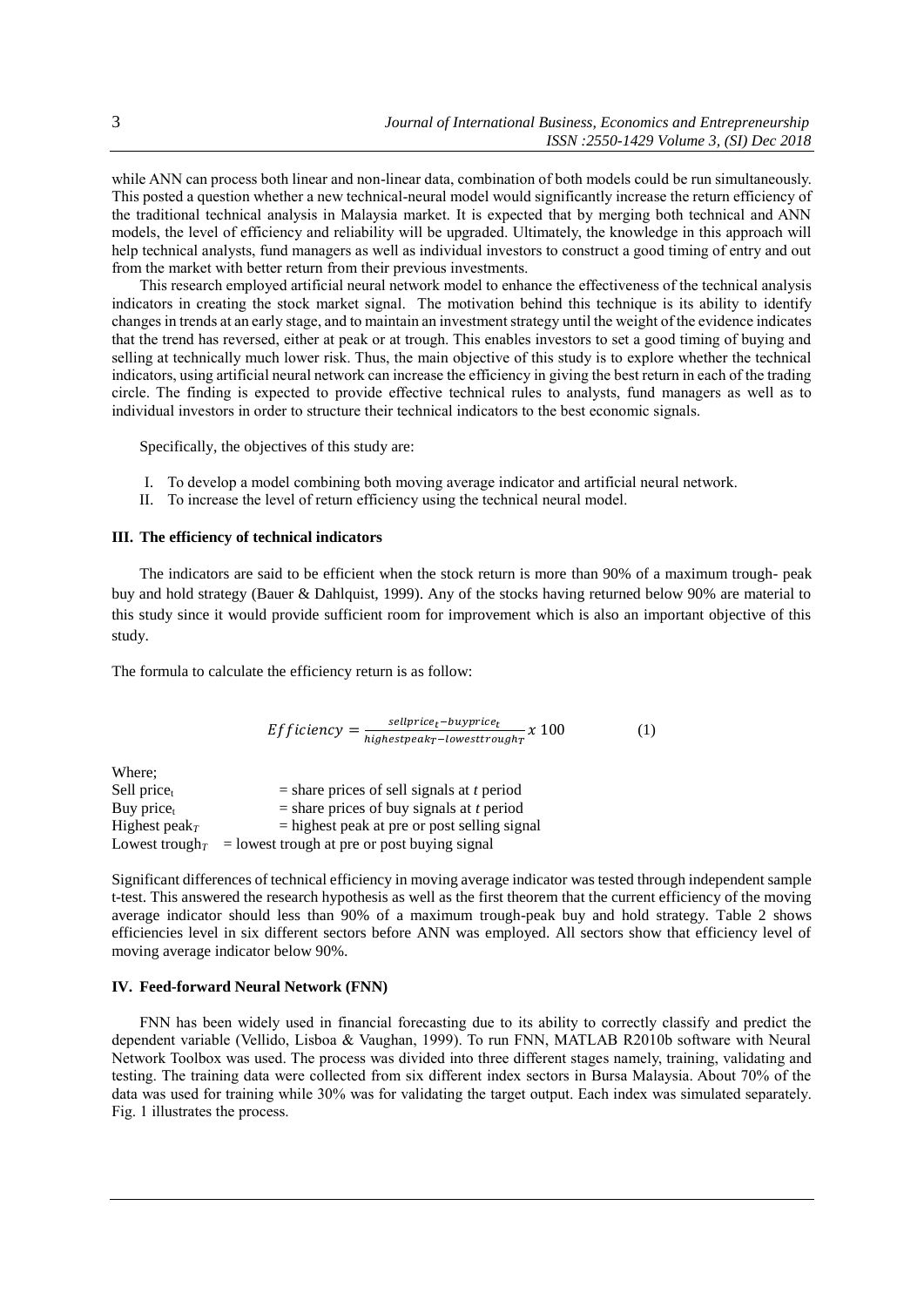

**Figure 1: Supervised training Feed-forward Neural Network process using back propagation**

The input data, *X* which is sector index is fed simultaneously into a layer of neuron units and the data are converted into moving average. Each of the indices is individually tested and at this point, the process did not involve any training activity. The output of this process is a 20-day and 50-day smoothed volatility data of moving average, *Y*. Next, the output *Y* was trained in sigmoid function, *f*, controlled [+1-1] vector value, *w*, represent the upward and downward directions. The control value [+1-1] is assigned manually in neural network and this process is called supervised training method. The training of *Y* neurons produced an output *S* and the process was repeated with the same or different vector value to produce a final output *Z*.

The goal of back propagation is to allow the adjustment of weight in the network to produce the desired output by minimizing the output error. It works with a training set of input *X*, going into a teaching and learning process to generate a desired output *Z*, and compared with the target variable (*T*). The peak and the trough were used in setting of the target output using a pattern image.

As mentioned earlier, one of the objectives of this study is to enhance the capability of technical indicator particularly in this case, the Moving Average Indicator. Discussion on (1) is crucial to understand the significant of the result. Pre ANN efficiency testing has been done to prove that Moving Average Indicator does not performed to the efficiency level as defined by Bauer & Dahlquist (1999). To run the whole analysis, this study had divided the testing data as in table 1.

| Structure 1      |           | --<br>Structure 2 |                    |  |
|------------------|-----------|-------------------|--------------------|--|
| Ratio 70:15:15   |           | Ratio 60:20:20    |                    |  |
| Number of hidden | Number of | Number of hidden  | Number of training |  |
| layers           | training  | layers            |                    |  |
|                  |           |                   |                    |  |
| 10               |           | 10                |                    |  |
| 15               |           | 15                |                    |  |
| 20               |           | 20                |                    |  |

**Table 1: Data testing procedure**

#### **V. The robustness**

One of the most important things in this research is to prove that the robustness of the technical analysis really works when of ANN is applied to MA. It means that to prove the efficiency of moving average increases significantly as compared to previous procedure without using ANN. Table 2 displays that the efficiency in returns were increased throughout the whole data irrespective of any industry the data was used. Even though the mean returns do not reach the 90 percent efficiency level, but the robustness of all efficiency returns is significant enough to offer a good return to the investor. Apart from an improvement of MA efficiency return, the result also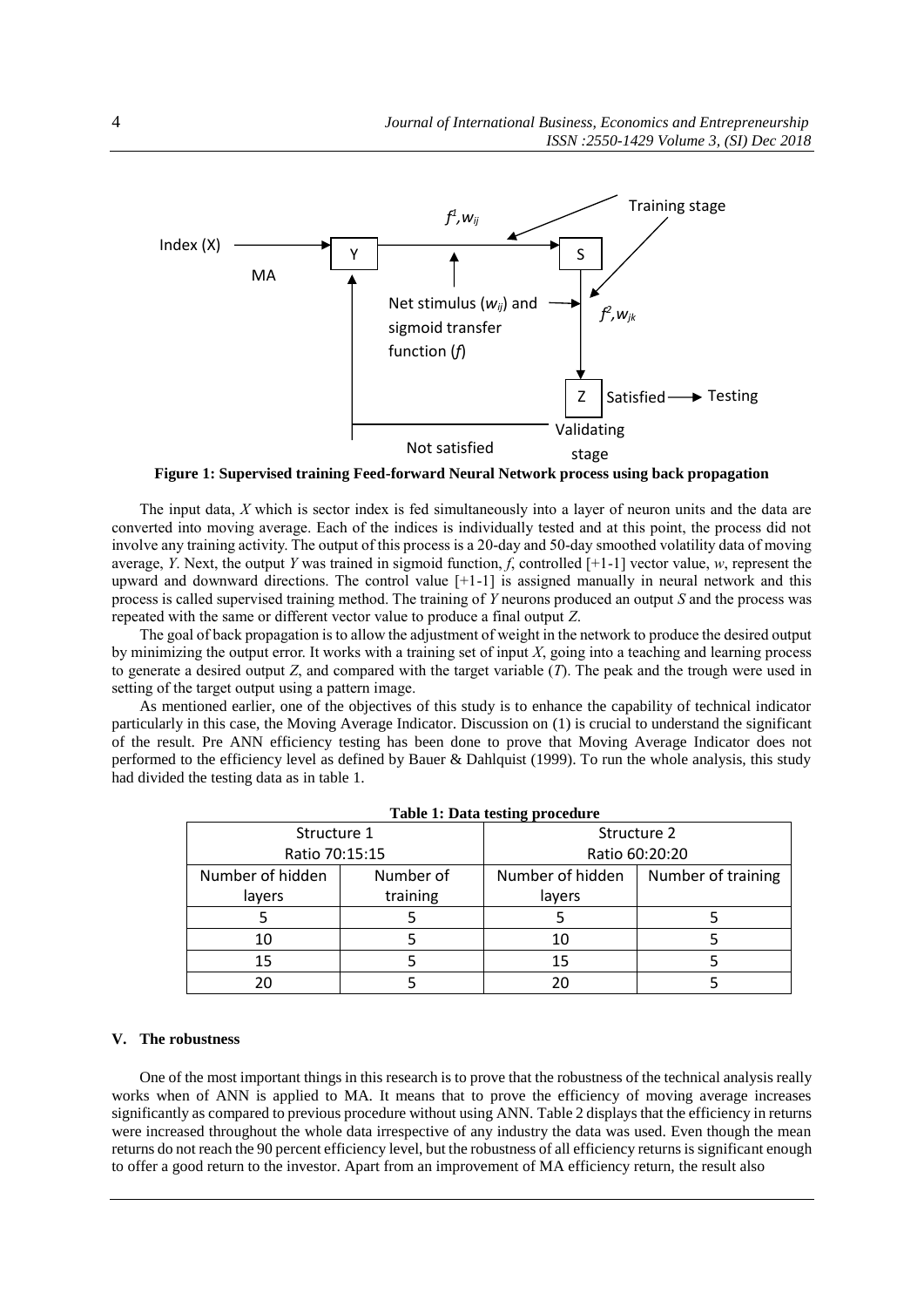indicates significant increase in number of trading. The trading circles or roundtrips have tremendously increased through the length of study. Some experience an increase of more than 600 percent which is a success to this study.

Statistically, results in Table 2 have proven that ANN is able to increase the return efficiencies of all indices. To support the findings in table 2.0, this study has run two different Wilcoxon Rank Test, one for test of robustness of pre versus post ANN and the second test is the pro ANN test against the 90 percent efficiency level as tested in table 2.0 for pre ANN. Table 3.0 shows a Wilcoxon Rank test for pre ANN against the post ANN efficiency level. Negative ranks explain number of trading where the return efficiency in pre ANN below than return efficiency in post ANN. Positive ranks explain otherwise. Both Tables 3 and 4 are referred to.

| No.              | <i>Index</i>           | $\boldsymbol{N}$ | $Min\%(n)$ | $Max\%(n)$  | $Mean\%$ |
|------------------|------------------------|------------------|------------|-------------|----------|
| 1.               | <b>MA</b> Construction | 11               | 16(1)      | 66(1)       | 41       |
| 2.               | <b>MA</b> Consumer     | 7                | 13(1)      | 50(1)       | 28       |
| $\mathfrak{Z}$   | MA Finance             | 13               | 11(1)      | 64(1)       | 38       |
| 4.               | <b>MA</b> Industrial   | 12               | 5(1)       | 72(1)       | 32       |
| .5.              | <b>MA</b> Plantation   | 11               | 19(1)      | 84(1)       | 45       |
| 6.               | <b>MA</b> Property     | 6                | 20(1)      | 60(1)       | 35       |
| POST ANN         |                        |                  |            |             |          |
| $N_{0}$ .        | <i>Index</i>           | $\boldsymbol{N}$ | $Min\%(n)$ | $Max\%$ (n) | Mean%    |
| 1.               | <b>MA</b> Construction | 57               | 8(1)       | 100(3)      | 67       |
| 2.               | MA Consumer            | 32               | 21(1)      | 100(3)      | 76       |
| 3.               | <b>MA</b> Finance      | 72               | 16(1)      | 100(3)      | 71       |
| $\overline{4}$ . | MA Industrial          | 60               | 12(1)      | 100(3)      | 67       |
| 5.               | <b>MA</b> Plantation   | 56               | $-3.5(1)$  | 100(4)      | 69       |
| 6.               | <b>MA</b> Property     | 38               | 0.5(1)     | 100(4)      | 66       |

**Table 2: Pre and Post ANN results of MA index return**

The pre and post ANN on the construction index, there are eleven trading in pre ANN and 57 trading in post ANN. Two trading in pre ANN record a better return compared to post ANN while one trading record in ties, which means the returns are the same. Post ANN is excelled by 54 trading and this result proves the robustness of using ANN to the technical analysis. At 0.00 significant level, this study rejects the null hypothesis for construction and conclude that ANN is able to increase the efficiency of MA.

Testing on consumer indices, the pre ANN recorded seven trading and post ANN recorded 32 trading. Comparing the first  $7<sup>th</sup>$  trading efficiency from both pre and post ANN, none of the return from pre ANN managed to outperform the post ANN. It means that post ANN significantly outperform the whole pre ANN trading efficiencies. At 0.00 significant level, this study rejects the null hypothesis and conclude that ANN is able to increase the efficiency of MA.

For finance indices, the pre ANN witnessed 13 trading while post ANN holds 72 trading. Comparing the first 13<sup>th</sup>returns of pre and post ANN, the pre ANN managed to outperform the post ANN by four trading while the rest (68 trading) accomplished by post ANN. At 0.00 significant level, this study rejects the null hypothesis. Industrial indices, the pre ANN recorded 12 trading with 3 of it exceed the return efficiencies of post ANN that hold 60 trading all together. Once more, the post ANN outnumbers the efficiency by 57 trading. At 0.00 significant level, this study rejects the null hypothesis and conclude that ANN is able to increase the efficiency of MA. In plantation, there are 11 trading recorded in pre ANN and 56 trading recorded in post ANN. Two out of eleven trading in pre ANN beat post ANN while 54 remaining proved that post ANN is much better in efficiency. At 0.00 significant level, this study rejects the null hypothesis and conclude that ANN is able to increase the efficiency of MA. In property indices, the pre ANN have six trading while post ANN have 38 trading. In the first six returns recorded by both pre and post ANN, one return from pre ANN managed to outperform the post ANN. The 37 trading favour to post ANN. At 0.00 significant level, this study rejects the null hypothesis and conclude that ANN is able to increase the efficiency of MA.

Lastly, the Wilcoxon Rank Test on post ANN is against the 90 percent efficiency level (Table 4). The results revealed that none of all the 60 trading in pre ANN are able to reach or outperform the 90 percent level as suggested in this research. Table 4 compares the post ANN efficiencies against the 90 percent level on each index.

PRE ANN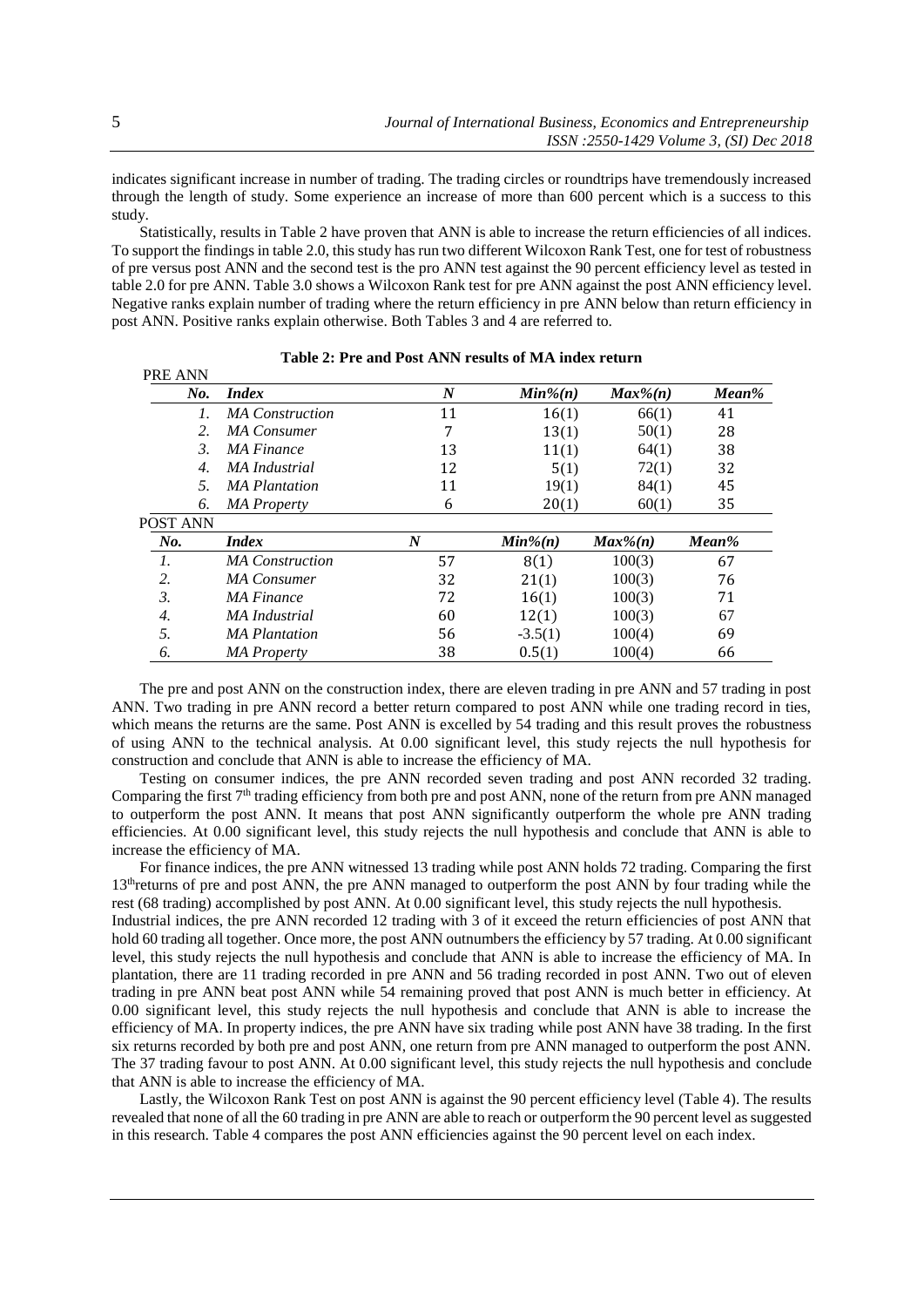|                                     |                       | $\boldsymbol{N}$ | Mean Rank F-value |          | Sig. |
|-------------------------------------|-----------------------|------------------|-------------------|----------|------|
|                                     | <b>Negative Ranks</b> | 54               | 29.42             | $-6.448$ | 0.00 |
| PRECONSTRUCTION -                   | <b>Positive Ranks</b> | 2                | 3.75              |          |      |
| POSTCONSTRUCTION                    | <b>Ties</b>           | 1                |                   |          |      |
|                                     | Total                 | 57               |                   |          |      |
|                                     | <b>Negative Ranks</b> | 32               | 16.50             | $-4.937$ | 0.00 |
| PRECONSUMER-                        | <b>Positive Ranks</b> | $\Omega$         | .00.              |          |      |
| <b>POSTCONSUMER</b>                 | <b>Ties</b>           | $\Omega$         |                   |          |      |
|                                     | Total                 | 32               |                   |          |      |
|                                     | <b>Negative Ranks</b> | 68               | 38.12             | $-7.172$ | 0.00 |
| PREFINANCE-                         | <b>Positive Ranks</b> | 4                | 9.00              |          |      |
| <b>POSTFINANCE</b>                  | <b>Ties</b>           | $\theta$         |                   |          |      |
|                                     | Total                 | 72               |                   |          |      |
|                                     | <b>Negative Ranks</b> | 57               | 31.86             | $-6.633$ | 0.00 |
| PREINDUSTIAL-                       | <b>Positive Ranks</b> | 3                | 4.67              |          |      |
| <b>POSTINDUSTRIAL</b>               | <b>Ties</b>           | $\Omega$         |                   |          |      |
|                                     | Total                 | 60               |                   |          |      |
|                                     | <b>Negative Ranks</b> | 54               | 28.50             | $-6.045$ | 0.00 |
| PREPLANTATION -                     | <b>Positive Ranks</b> | 2                | 28.50             |          |      |
| <b>POSTPLANTATION</b>               | <b>Ties</b>           | $\theta$         |                   |          |      |
|                                     | Total                 | 56               |                   |          |      |
| PREPROPERTY-<br><b>POSTPROPERTY</b> | <b>Negative Ranks</b> | 37               | 20.00             | $-5.359$ | 0.00 |

# **Table 3: Wilcoxon Rank Test – Pre ANN against Post ANN**

# **Table 4: Wilcoxon Rank Test – Post ANN against 90 percent efficiency level**

|                         |                       | N        | Mean Rank | <i>F-value</i> | Sig. |
|-------------------------|-----------------------|----------|-----------|----------------|------|
|                         | Negative Ranks        | 9        | 10.33     | $-5.752$       | 0.00 |
| 90% benchmark -         | <b>Positive Ranks</b> | 47       | 31.98     |                |      |
| <b>POSTCONSTRUCTION</b> | Ties                  | 1        |           |                |      |
|                         | Total                 | 57       |           |                |      |
|                         | Negative Ranks        | 8        | 10.00     | $-3.441$       | 0.00 |
| 90% benchmark –         | <b>Positive Ranks</b> | 24       | 18.67     |                |      |
| <b>POSTCONSUMER</b>     | Ties                  | $\theta$ |           |                |      |
|                         | Total                 | 32       |           |                |      |
|                         | <b>Negative Ranks</b> | 17       | 17.18     | $-5.735$       | 0.00 |
| $90\%$ benchmark –      | <b>Positive Ranks</b> | 55       | 42.47     |                |      |
| <b>POSTFINANCE</b>      | <b>Ties</b>           | 0        |           |                |      |
|                         | Total                 | 72       |           |                |      |
|                         | <b>Negative Ranks</b> | 9        | 11.67     | $-5.964$       | 0.00 |
| $90\%$ benchmark –      | <b>Positive Ranks</b> | 51       | 33.82     |                |      |
| <b>POSTINDUSTRIAL</b>   | Ties                  | $\Omega$ |           |                |      |
|                         | Total                 | 60       |           |                |      |
|                         | Negative Ranks        | 15       | 19.40     | $-4.136$       | 0.00 |
| $90\%$ benchmark –      | <b>Positive Ranks</b> | 41       | 31.83     |                |      |
| <b>POSPLANTATION</b>    | Ties                  | $\Omega$ |           |                |      |
|                         | Total                 | 56       |           |                |      |
|                         | <b>Negative Ranks</b> | 6        | 6.67      | $-4.797$       | 0.00 |
| 90% benchmark –         | <b>Positive Ranks</b> | 32       | 21.91     |                |      |
| <b>POSTPROPERTY</b>     | Ties                  | 0        |           |                |      |
|                         | Total                 | 38       |           |                |      |